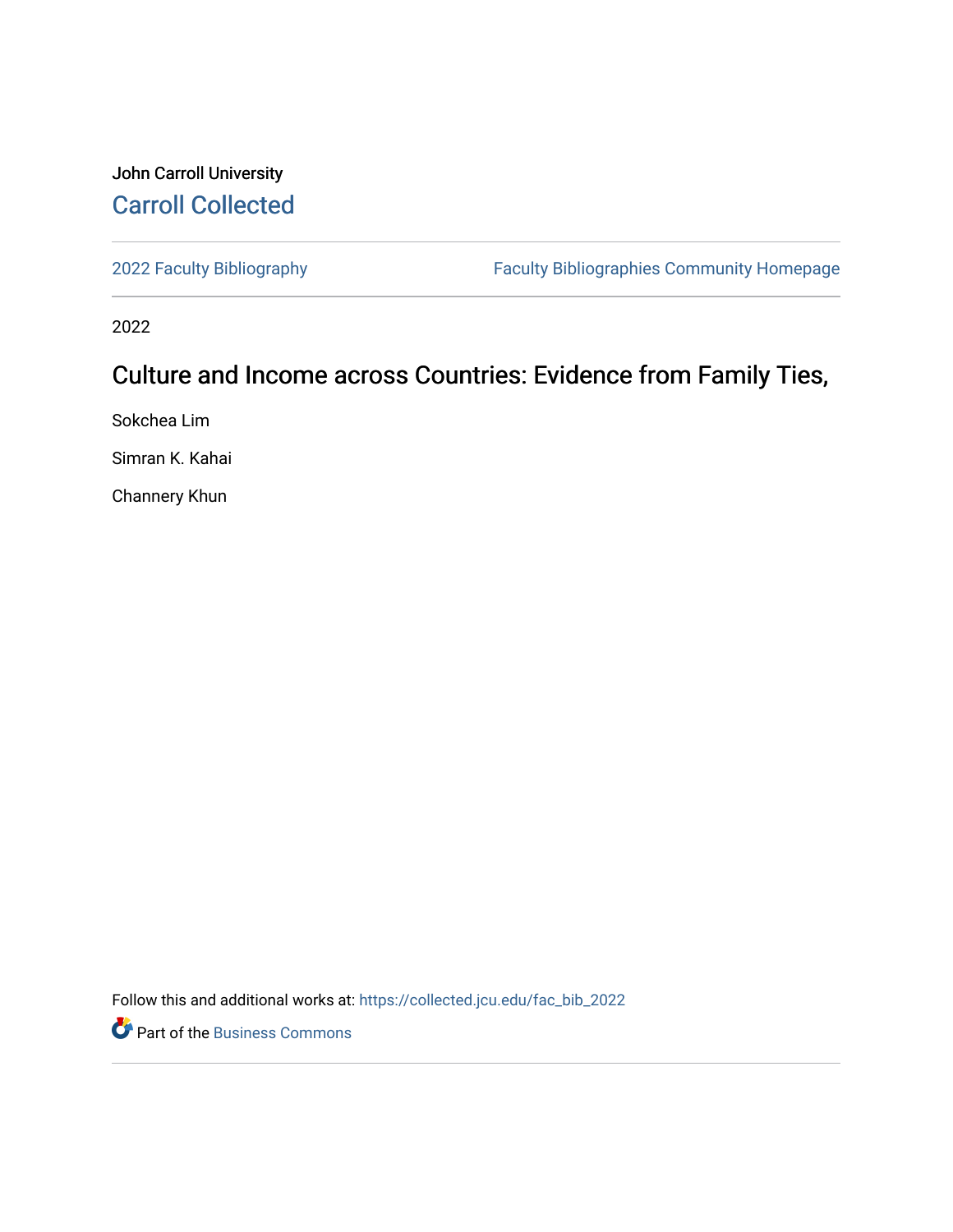# Culture and income across countries: evidence from family ties

Sokchea Lim and Simran K. Kahai

Department of Economics and Finance, John Carroll University, University Heights, Ohio, USA, and

Channary Khun

Department of Economics, Southern Illinois University Carbondale, Carbondale, Illinois, USA

#### Abstract

Purpose – The purpose of the paper is to examine how much difference in income can be explained by familial culture that persists in different societies.

Design/methodology/approach – We employ a two-step methodology to evaluate the impact of familial culture on income across countries. In the first step, we construct the macro measures of familial culture from micro survey data. In the second step, the growth model is estimated.

Findings – First-step micro regression results show that family is more important to female, richer, highly educated, unemployed and married individuals. Male, poorer, less educated and unemployed individuals are more likely to respect and love parents unconditionally. The same group is also more likely to think that parents must do the best for their kids. Finally, the macro results show that the strength of national familial ties explains significant differences in income across countries.

Research limitations/implications – We show that countries with weak family ties are richer than those with strong family ties. These results are useful for policymakers who design public policies that accommodate the type of familial culture that persists in their society.

Originality/value – We construct the macro measures of familial culture from the micro survey data. The paper adds to the literature on the effect of culture on income at the macro level.

Keywords Culture, Family ties, Income across countries, A two-step methodology

Paper type Research paper

#### 1. Introduction

In recent years, there has been considerable studies examining how much variation in income across countries is determined by culture. One type of culture that is often studied in the

#### JEL Classification — D10, O11

Open data statement: In the interest of transparency, data sharing and reproducibility, the author(s) of this article have made the data underlying their research openly available. It can be accessed by following the link here: [European and World Values Surveys four-wave integrated data file, 1981](#page-13-0)–[2004,](#page-13-0) [v.20060423, 2006.](#page-13-0) Surveys were designed and executed by the European Values Study Group and World Values Survey Association. File producers: ASEP/JDS, Madrid, Spain and Tilburg University, Tilburg, the Netherlands. File distributors: ASEP/JDS and GESIS, Cologne, Germany. [World Values Survey](#page-14-0) [\(1981](#page-14-0)–[2009\) Official aggregate v.20090901, 2009.](#page-14-0) World Values Survey Association ([http://www.](http://www.worldvaluessurvey.org) [worldvaluessurvey.org](http://www.worldvaluessurvey.org)). Aggregate file producer: ASEP/JDS, Madrid. [Maddison database](#page-13-1) [http://www.](http://www.ggdc.net/MADDISON/oriindex.htm) [ggdc.net/MADDISON/oriindex.htm.](http://www.ggdc.net/MADDISON/oriindex.htm)

The authors thank the editor and an anonymous referee for very helpful critical comments and suggestions. Earlier versions of the paper was presented at Midwest Economics Association Annual Meeting, Mellen Chair Seminar Series at John Carroll University, and the Missouri Valley Economic Association Meeting. The authors thank the participants of these meetings for comments. All other errors are ours.

Journal of Economic Studies

Vol. 49 No. 2, 2022 pp. 213-226 © Emerald Publishing Limited 0144-3585 DOI [10.1108/JES-06-2020-0276](https://doi.org/10.1108/JES-06-2020-0276)

Received 9 June 2020 Revised 5 December 2020 5 January 2021 Accepted 7 January 2021

213

Culture and income across countries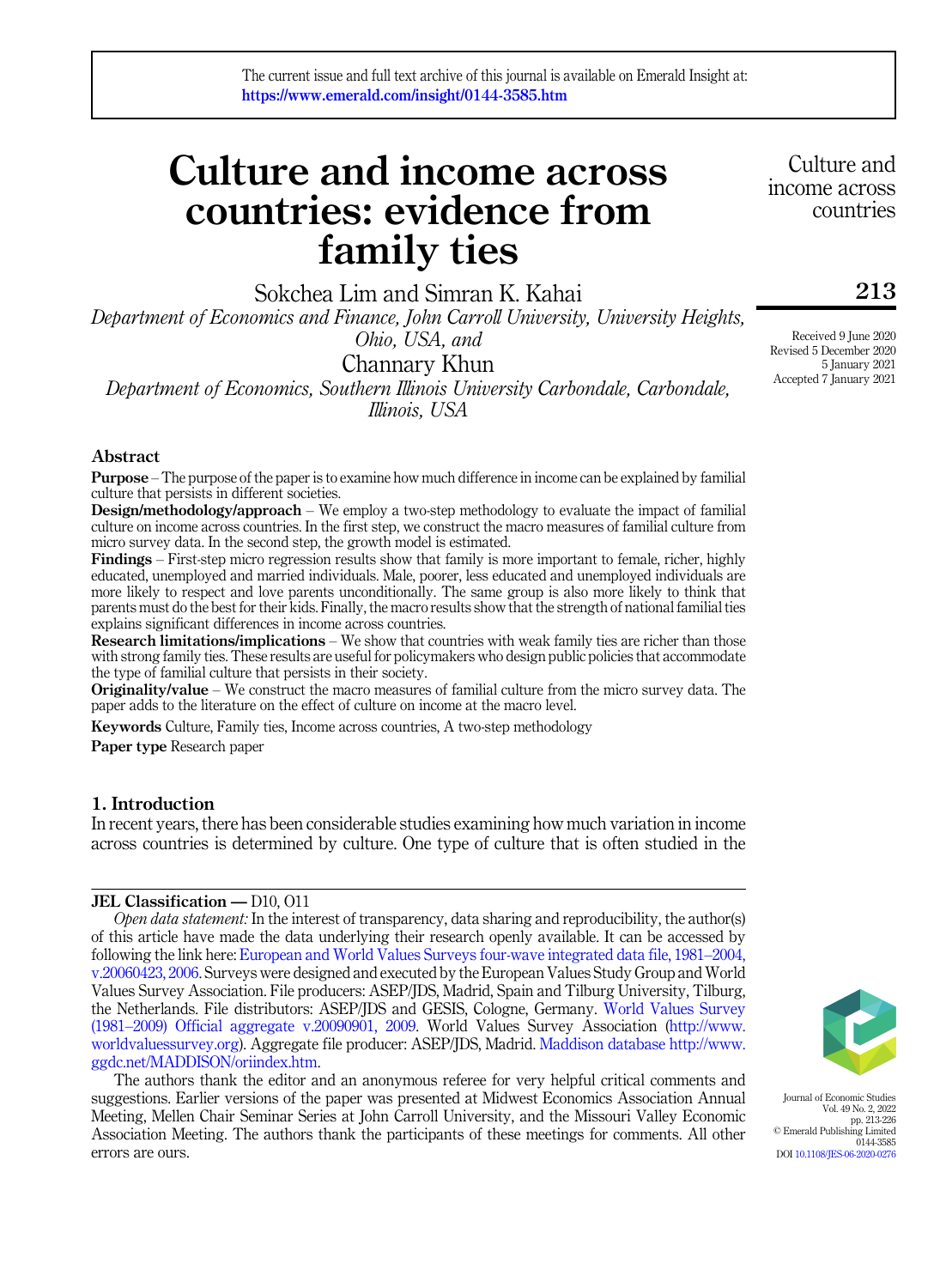literature is interpersonal trust which is used to measure the social capital of a country. Although there are still debates on how the measure of trust can be constructed at the country level, several studies have shown that this social capital matters for the country level of income (see [Algan and Cahuc, 2010;](#page-13-2) [Dearmon and Grier, 2009](#page-13-3); Guiso et al[., 2005;](#page-13-4) [Knack and](#page-13-5) [Keefer, 1997](#page-13-5); Lim et al.[, 2018](#page-13-6); [Tabellini, 2010](#page-14-1) [Temple and Johnson, 1998;](#page-14-2) [Zak and Knack, 2001](#page-14-3); [Whiteley, 2000](#page-14-4)) [[1](#page-12-0)]. Another type of culture that has also emerged as an important factor influencing economic outcomes is family structure, which measures how strong the tie is among members of a family. While many studies have established empirical evidence for the impact of familial culture on economic outcomes at the individual/household level, there are no studies, to our knowledge, examining the impact of national familial culture on income at the macro level.

In this paper, we examine the impact of national familial culture [[2\]](#page-12-1) on per-capita income across countries. The country-level measure of familial culture is not readily available. We employ the method used in [Di Tella](#page-13-7) *et al.* (2001) and [Wolfers \(2003\)](#page-14-5) on studying life satisfaction and Lim *et al.* [\(2018\)](#page-13-6) on studying interpersonal trust to construct such a measure of familial culture from the individual survey data. The advantage of using this method is that it removes personal or socio-economic characteristics that may influence individual perception about family when responding to the survey questions. For instance, unemployed individuals may perceived family more important since they depend on family during this economic hardship; and the perception on family duties may also differ across age groups and levels of education and income. Therefore, it is imperative that we remove these individual characteristics and experiences in order to obtain the average value of family culture that persists at the national level.

This paper contributes to the literature in a number of ways. First, we construct familial culture that measures the ties within a typical family in countries across the globe. The measure is constructed from survey data by removing the variation due to individual and socio-economic characteristics. The measure could become useful for other researchers in their culture research on comparative studies of countries around the world. Second, the paper expands the knowledge in the growth literature and growth–culture nexus in particular. We correlate the constructed measures of national familial culture with per-capita income across countries to explain how much variation in income is determined by familial culture.

The rest of the paper is organized as follows: [Section 2](#page-2-0) presents the relevant literature on family ties and economic consequences. [Section 3](#page-4-0) details the methodology and data. [Section 4](#page-6-0) discusses the micro-regression results and [Section 5](#page-9-0) presents the macroeconomic impact of national familial culture on income across countries. [Section 6](#page-12-2) concludes the findings and provides the implication of the findings.

#### <span id="page-2-0"></span>2. Literature review

[Reher \(1998\)](#page-13-8) examines the persistent contrasts of family structure across Western Europe with the Mediterranean region mostly characterized by strong family ties and the central and northern Europe including the United States characterized by weak family ties. The strength of family ties lies on family loyalties, allegiances and authority which define the tradition in which family group has priority over individual or individual values have priority over everything else. Reher emphasizes one important aspect of family life: the transition of young members of the family. In northern Europe and the United States, young adults normally leave home and venture on their own independence, while in Mediterranean Europe the departure from parental home generally happens when they find a stable job or get married. Based on these family structures, Reher provides some implications for the social and economic outcomes that prevail in these societies. The incidence of homelessness is much greater in a weak family society like the United States than in a strong family society like

214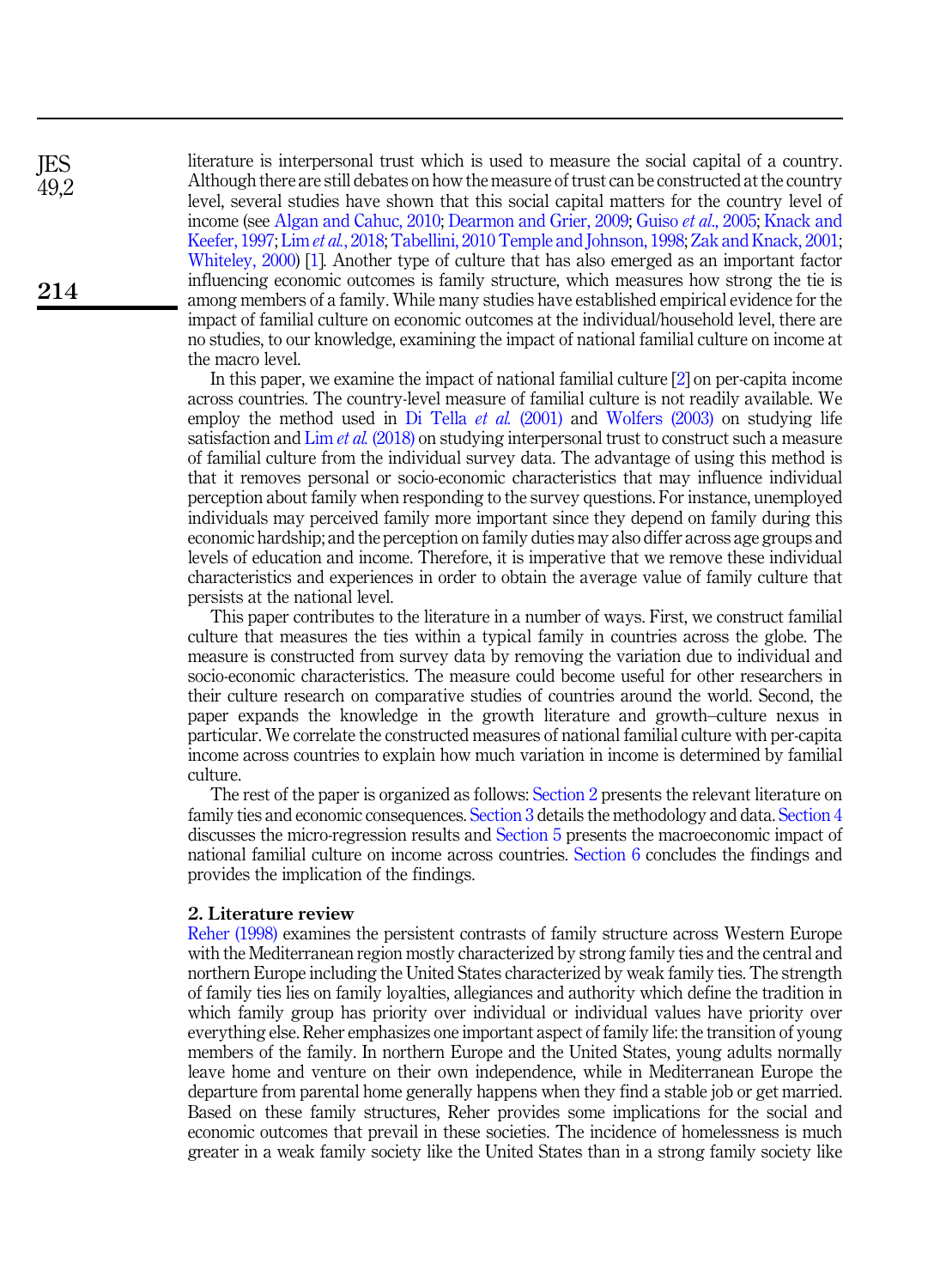Spain, although the former has a lower unemployment rate than the latter. Reher further suggests that a society with weak family ties tends to be more associational and dynamic with individual responsibility and initiatives as an integral part of the society whereas a society with strong family ties tends to be more passive, but more oriented toward social cohesion.

While [Reher \(1998\)](#page-13-8) provides observable distinctions between family structures in Western Europe, [Giuliano \(2007\)](#page-13-9) tested empirically if culture matters for living arrangements among young adults. Giuliano shows that there is a strong association between the fraction of second-generation immigrants who stay home with their parents in the US and the corresponding fractions in the countries where their parents came from. In a subsequent study, [Alesina and Giuliano \(2010\)](#page-12-3) provides additional evidence for the impact of this family culture on several economic outcomes at the household level including home production and family size, labor force participation of women and youngsters and geographical mobility of young adults.

[Alesina and Giuliano \(2010\)](#page-12-3) show that the stronger family ties increase home production and family size, reduce labor participation rate of women and young adults and also lower youth geographical mobility. Families with strong family ties rely less on market and government and more on family members for home production such as child care, home cooking, caring for the elderly, house cleaning etc. The division of labor between men and women is also clearly defined in multi-generation families with strong family ties, and home activities are often performed by women in such societies. It is also evident that the culture of strong family ties is associated with bigger families of coresidence with adult children. Given that social insurance can only be provided if families live together, the cost of moving away for young adults to pursue better employment opportunities increases (see also [Alesina](#page-12-4) *et al.*, [2015\)](#page-12-4). This reduces the labor force participation of both women and young adults.

[Alesina](#page-12-4) et al. (2015) empirically show that individuals with strong family ties are likely less mobile, have lower income, are more often unemployed and support more stringent labor market regulations. They suggest that because firms in a flexible labor market can extract monopsony rents, the geographical mobility of workers is necessary for the market to be efficient. However, in societies with strong family ties, individuals choose a more regulated labor market to limit monopsony power of the firms and are willing to accept lower wages and higher unemployment.

In addition, [Bentolila and Ichino \(2008\)](#page-13-10) show that in Mediterranean societies, where young adults live with their parents, unemployment shocks cause less consumption losses because their family provides insurance. Women with strong family ties have a lower fertility rate. [Guiliano \(2007\)](#page-13-9) suggests that in Southern Europe family ties are strong and young adults only leave home when they get married. Sexual revolution has allowed these youths to stay home longer and prolong their marriage. As a result, fertility has fallen (see also [Rosina, 2004](#page-13-11) for the case of Italy).

While there is well-established empirical evidence for the economic impacts of family culture at the household level, the evidence at the macro level is nonexistent. In a very early study of family culture, [Banfield \(1958\)](#page-13-12) contends that in societies where children learn to trust and rely on their own extended family and learn not to readily trust those outside of the family, the accumulation of social capital is lacking and formal institutions and economic cooperation are not fully developed [\(Alesina and Giuliano, 2010](#page-12-3)). That is, the structure of family as it exists in a country defines the development of institutions that persists in that country, and these types of institutions have long-run macroeconomic consequences. Therefore, it is essential to understand how much variation in income across countries can be explained by its national familial culture.

Culture and income across countries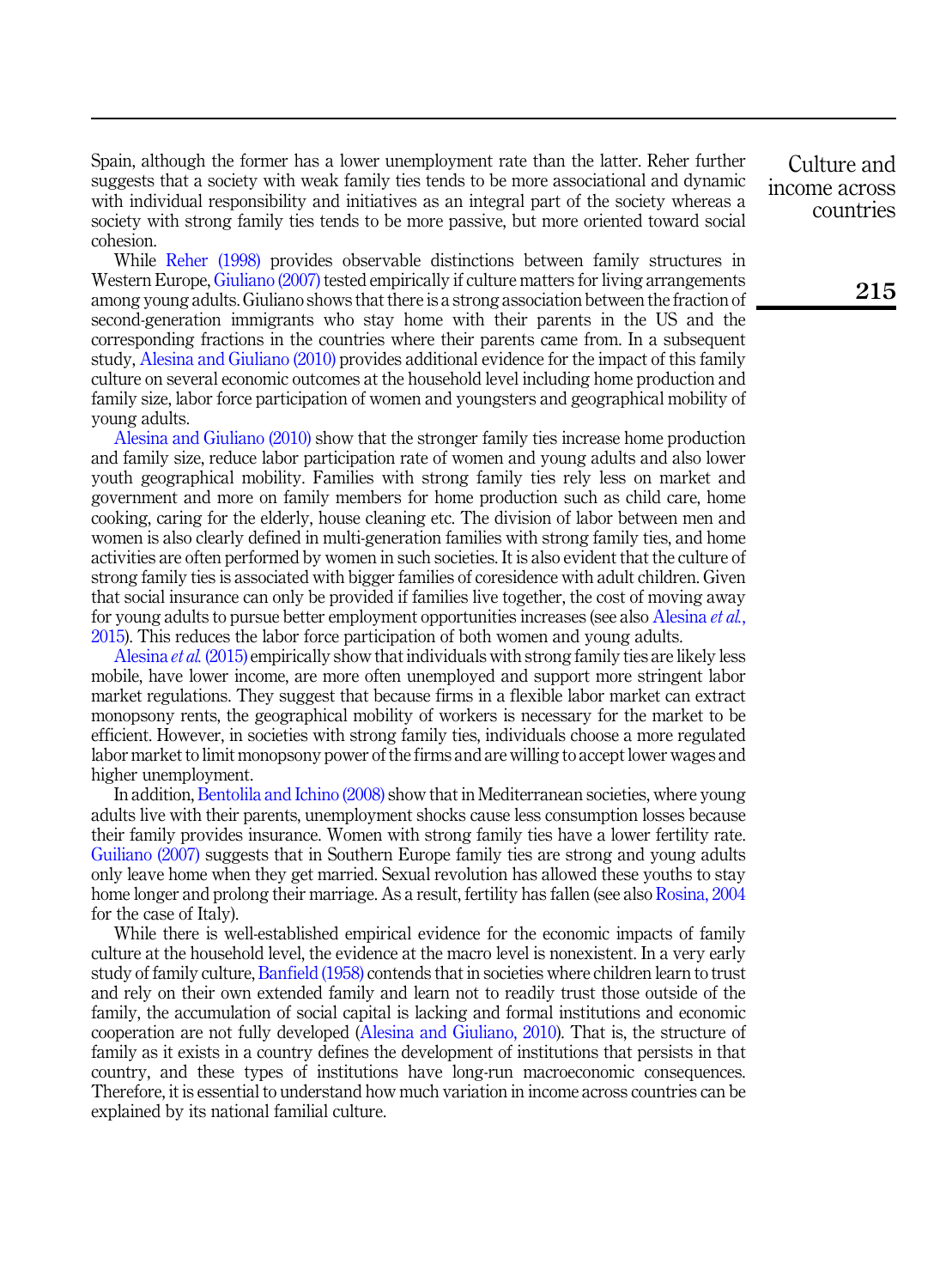#### 3. Estimation strategy and data JES

49,2

216

3.1 Estimation strategy

<span id="page-4-2"></span><span id="page-4-0"></span>We employ a pooled cross-sectional regression to estimate the relationship between national familial culture and per-capita income. The equation is specified as follows:

$$
Y_{it} = \beta_0 + \beta_1 Y_{i0} + \beta_2 X_{it} + \beta_3 SFT_{it} + e_{it}
$$
 (1)

where  $Y_{it}$  is the income per capita of country i at year t and  $Y_{i0}$  is the initial income per capita.  $X_{it}$  is the vector of control variables that may codetermine income per capita and the strength of family ties.  $SFT_{it}$  is the variable of interest which represents the strength of family ties in country *i.*  $e_{it}$  is the error term.

The control variables are used to address the endogeneity problem that may arise from factors codetermining the variable of interest (strength of family ties) and the dependent variable (income). These control variables include a measure of openness in a country and the quality of political institutions. From Adam Smith's Wealth of Nation to the recent evidence of [Sachs and Warner \(1995\)](#page-13-13) and [Frankel and Romer \(1999\),](#page-13-14) a country with a friendly international trade policy is associated with a higher standard of living and economic growth. This increase in income comes from its ability to utilize comparative advantage in trade, knowledge spillover from international commerce and an increase in the efficiency of domestic firms due to global competition. At the same time, there is every reason to also believe that globalization influences culture and cultural traits of a society (see [Holton, 2000](#page-13-15); [Machida, 2012\)](#page-13-16). So for this reason, trade openness has to be controlled for in the regressions.

Similarly, the level of economic development and culture can also be simultaneously determined by political institutions. [Przeworski](#page-13-17) et al. (2000) discussed the association between political transition and economic development, and [Acemoglu](#page-12-5) et al. (2001) argued that the quality of institutions matter for differences in income. [Tabellini \(2010\)](#page-14-1) examines the data across European regions and finds that political institutions in the distant past in Europe determine individual cultural values and beliefs which are correlated with current economic development. Hence, controlling for political institutions in the regressions will help deal with the endogeneity problem.

The data on the strength of familial culture are not available at the country level. The survey data obtained from the WVS and EVS are available at the individual level. Thus, we use a method used by [Di Tella](#page-13-7) *et al.* (2001), [Wolfers \(2003\)](#page-14-5) and Lim *et al.* [\(2018\)](#page-13-6) to construct the countrylevel measures of familial culture. [Di Tella](#page-13-7) et al. (2001) and [Wolfers \(2003\)](#page-14-5) construct a countrylevel measure of life satisfaction from individual responses in a survey data set by obtaining average residuals for each country in the sample, and  $\lim_{\epsilon \to 0} t$  al. [\(2018\)](#page-13-6) construct a country-level measure of interpersonal trust using a similar method. The advantage of the method is that it extracts the components of familial culture that persist and are not influenced by the external factors such as education, personal income, employment and other individual characteristics; thus, the method may partially reduce measurement problems at the country level. More specifically, we perform micro-regressions using individual responses to the questions related to one's perception of the tie within a family [[3\]](#page-12-6). Then, the *individual-level* residuals from these regressions are averaged for each country by the year of the survey to generate a country-level measure of familial culture. The micro-regression equation is specified as

$$
V_{jit} = \alpha_0 + \alpha_1 Z_{jit} + u_{jit}
$$
 (2)

<span id="page-4-1"></span>where *j* stands for individuals.  $V_{jit}$  represents various individuals' responses about their perception of family ties.  $Z_{jit}$  is a vector of respondent's characteristics which include gender, age, level of education, perception of family ties.  $Z_{jit}$  is a vector of respondent's characteristics which include gender, age, level of education, income, employment status and marital status.  $u_{ii}$  is the error term. The measure of familial culture at the country level (SFT).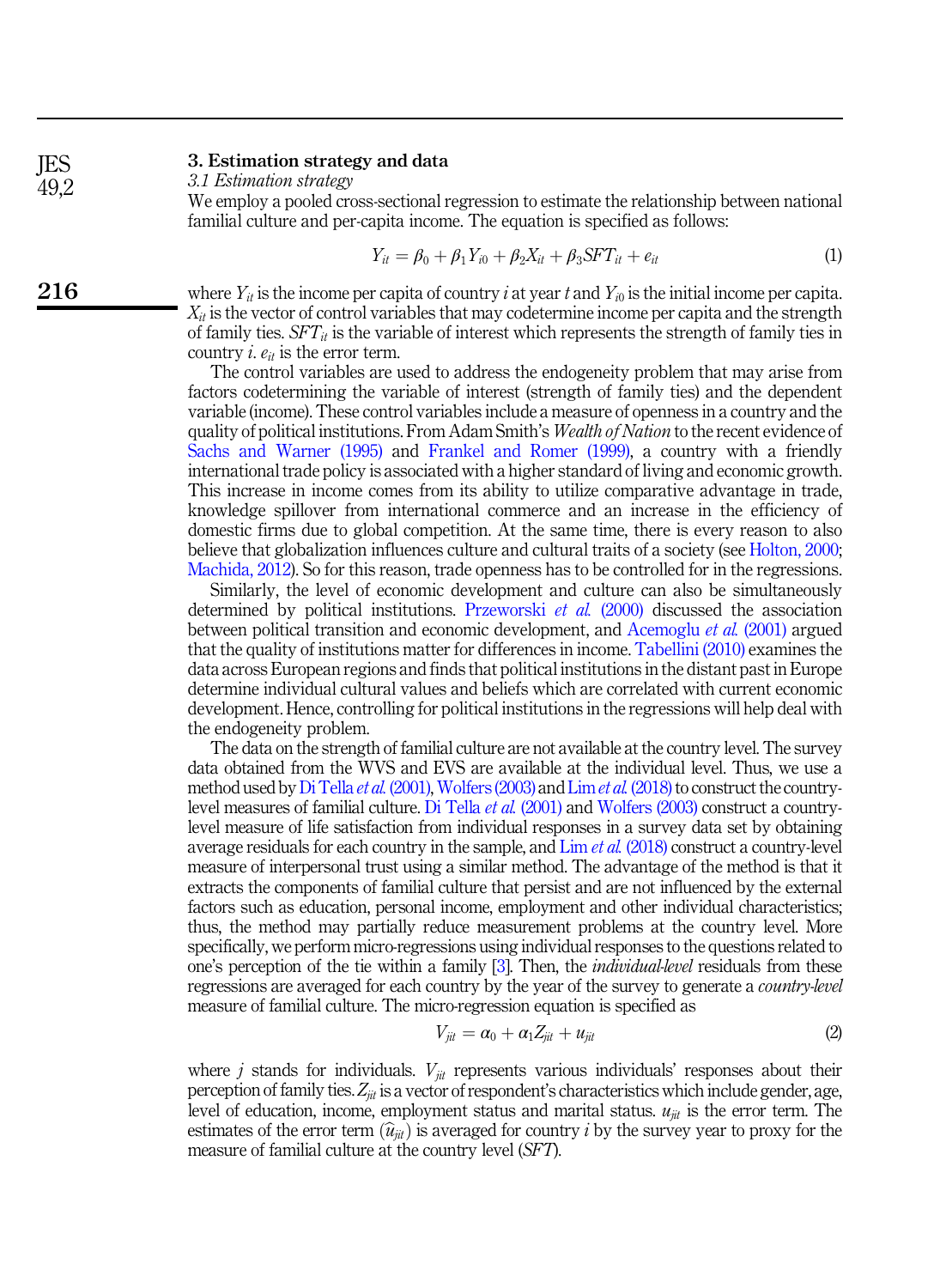### 3.2 Data description

We construct our main variable, the strength of familial culture, from three different variables in the surveys that capture the perception of the importance of family in an individual's life, the respect and love for one's own parents and the duties and responsibilities of parents toward children. These three variables are similar to those used in [Alesina and Giuliano](#page-12-3) [\(2010\).](#page-12-3) These variables are sourced from the World Values Survey (WVS) and European Values Survey (EVS). The [WVS is administered to a representative sample of people in 85](#page-14-0) [countries in five waves \(1981](#page-14-0)–[1984; 1989](#page-14-0)–[1993; 1994](#page-14-0)–[1999; 1999](#page-14-0)–[2004; and 2005](#page-14-0)–[2009\)](#page-14-0) and the [EVS in 31 European countries in three waves \(1981](#page-13-0)–[1984; 1990](#page-13-0)–[1993; and 1999](#page-13-0)–[2004\)](#page-13-0). The two sources are two large-scale, cross-national and longitudinal survey research programs, which include a large number of questions, which have been replicated since the early 1980s. The WVS and the EVS agreed to use a common dictionary to harmonize the variables and data. Apart from a few exceptions, a country participated either in an EVS wave or in a WVS wave but not in both [[4](#page-12-7)]. Therefore, the data from both sources can be merged using the instruction and syntax provided on their websites [[5](#page-12-8)]. Merging the two sources substantially increases the sample countries. The observations are not in a continuous time series since the surveys are conducted for different years and for different countries within the waves. After combing the two sources, we have a total of 96 countries in the sample.

Now we discuss the variables used to construct the measures of familial culture. The first variable (IMPORTANCE) assesses the importance of the family in one's life. The question is worded as "For each of the following aspects, indicate how important it is in your life. Would you say it is: Family?" The answer takes the values from 1: Very important, 2: Rather important, 3: Not very important and 4: Not at all important. We recoded the data with 4 being very important and 1 being least important to be used in the ordered regression.

The second variable (DUTY) assesses the perception of respondents about the duties and responsibilities of parents toward children. The question is worded as "Which of the following statements best describes your views about parents' responsibilities to their children?" The possible answer is: A. Parents' duty is to do their best for their children even at the expense of their own well-being; B. Parents have a life of their own and should not be asked to sacrifice their own well-being for the sake of their children. This variable (DUTY) is coded as 1 if A is chosen and zero if B is chosen. This variable represents parents' ties to their children.

The third variable (LOVE) assesses the perception of respondents about the respect and love for one's own parents. The question is worded as "With which of these two statements do you tend to agree?" The possible answer is: A. Regardless of what the qualities and faults of one's parents, one must always love and respect them; B. One does not have the duty to respect and love parents who have not earned it by their behavior and attitudes. This variable is coded as 1 if the respondent chooses A and zero if B is chosen. This variable represents children's ties to their parents.

We construct two composite measures of the strength of familial culture. The first composite variable (PRINCIPAL) is calculated by extracting the first principal component from all three survey questions – IMPORTANCE, LOVE and DUTY – and the second composite variable (SUM) is calculated by taking the sum of the three variables. Thus, the familial culture is defined by the strength of the ties among family members. A higher number corresponds to stronger family ties. [Table 1](#page-6-1) presents the correlation at the country level between the two composite measures of national familial culture and the three variables from which they are constructed. IMPORTANCE, LOVE and DUTY are highly and positively correlated with both SUM and PRINCIPAL. SUM is almost perfectly correlated with PRINCIPAL. This indicates that the principal component variable distributes similar weighting to IMPORTANCE, LOVE and DUTY [[6](#page-12-9)]. However, the correlation among IMPORTANCE, LOVE and DUTY is somewhat smaller, indicating that they do not measure

Culture and income across countries

217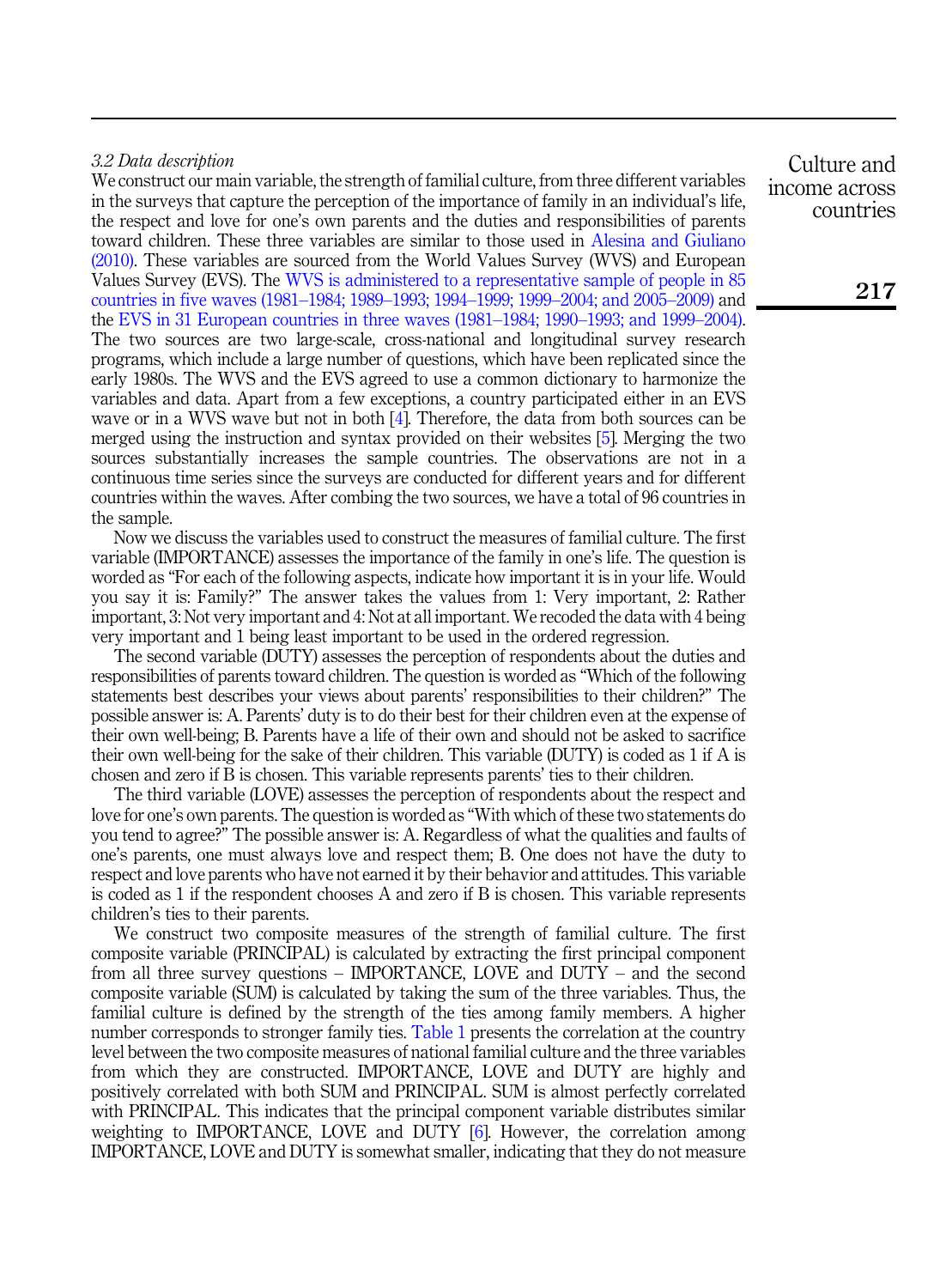<span id="page-6-1"></span>

| JES<br>49,2                                        |                                             | Family importance<br>(IMPORTANCE)                                    | Parental<br>duties<br>(DUTY) | Respect and<br>love parents<br>(LOVE) | National<br>familial<br>culture<br>(SUM) | National familial<br>culture<br>(PRINCIPAL) |
|----------------------------------------------------|---------------------------------------------|----------------------------------------------------------------------|------------------------------|---------------------------------------|------------------------------------------|---------------------------------------------|
|                                                    | Family importance<br>(IMPORTANCE)           | 1.000                                                                |                              |                                       |                                          |                                             |
| 218                                                | Parental duties<br>(DUTY)                   | 0.509                                                                | 1.000                        |                                       |                                          |                                             |
|                                                    | Respect and love<br>parents (LOVE)          | 0.357                                                                | 0.264                        | 1.000                                 |                                          |                                             |
|                                                    | National familial<br>culture (SUM)          | 0.761                                                                | 0.733                        | 0.786                                 | 1.000                                    |                                             |
| Table 1.<br>Correlation among<br>national familial | National familial<br>culture<br>(PRINCIPAL) | 0.728                                                                | 0.769                        | 0.771                                 | 0.998                                    | 1.000                                       |
| culture variables                                  |                                             | <b>Note(s):</b> The correlations are calculated at the country level |                              |                                       |                                          |                                             |

the same family value. For example, the correlation between the duties and responsibilities of parents (DUTY) and the respect and love for one's own parents (LOVE) is only 0.264 and that between the importance of family (IMPORTANCE) and the respect and love for one's own parents (LOVE) is 0.357.

For macroeconomic variables, the income per capita is measured by per-capita gross domestic products expressed in 1990 international Geary–Khamis dollars. The data are extracted from the [Maddison database.](#page-13-1) Initial GDP per capita in 1973 is used to control for the early stage of development. The year 1973 is chosen because the data are available for some former Soviet States which are included in our sample. The openness variable, a measure of trade to GDP ratio, is obtained from the World Penn Table 7.1. The quality of political institutions is measured by the index, Polity2, taken from Polity IV database. This variable was originally scaled from  $-10$  to 10. Higher values correspond to more democratic political institutions. We rescale the variable between 0 and 20 for convenience. [Table 2](#page-7-0) provides a summary of the data description and sources.

#### <span id="page-6-0"></span>4. Micro-regression results of the perception about family

In this section, we relate the individual characteristics to every measures of the strength of familial culture including the composite variables. [Equation \(2\)](#page-4-1) is estimated for each measure of familial culture including the three components of the composite measures. [Table 3](#page-8-0) displays the results. We use different estimation methods depending on the nature of the dependent variable. The ordered probit regressions are performed for the importance of family (IMPORTANCE) due to the ordinal outcomes of the variable which range from 1 to 4 in the order of importance. The probit regressions are used for the perception of parents' duties and responsibilities toward their children (DUTY) and the perception of respect and love for one's own parents (LOVE). The OLS estimation is used for the composite measures of familial culture.

We first discuss the results in columns (1), (2) and (3) for IMPORTANCE, DUTY and LOVE, respectively. The estimates for gender show that family is more important to women than to men; however, males are more likely than females to believe that parents have the duties and responsibilities to do the best for their kids and one must always love and respect their parents unconditionally. The coefficient estimates for the age variable shows that older individuals think that parents have the duty to do the best for kids. This result is consistent with the altruistic behavior of parents.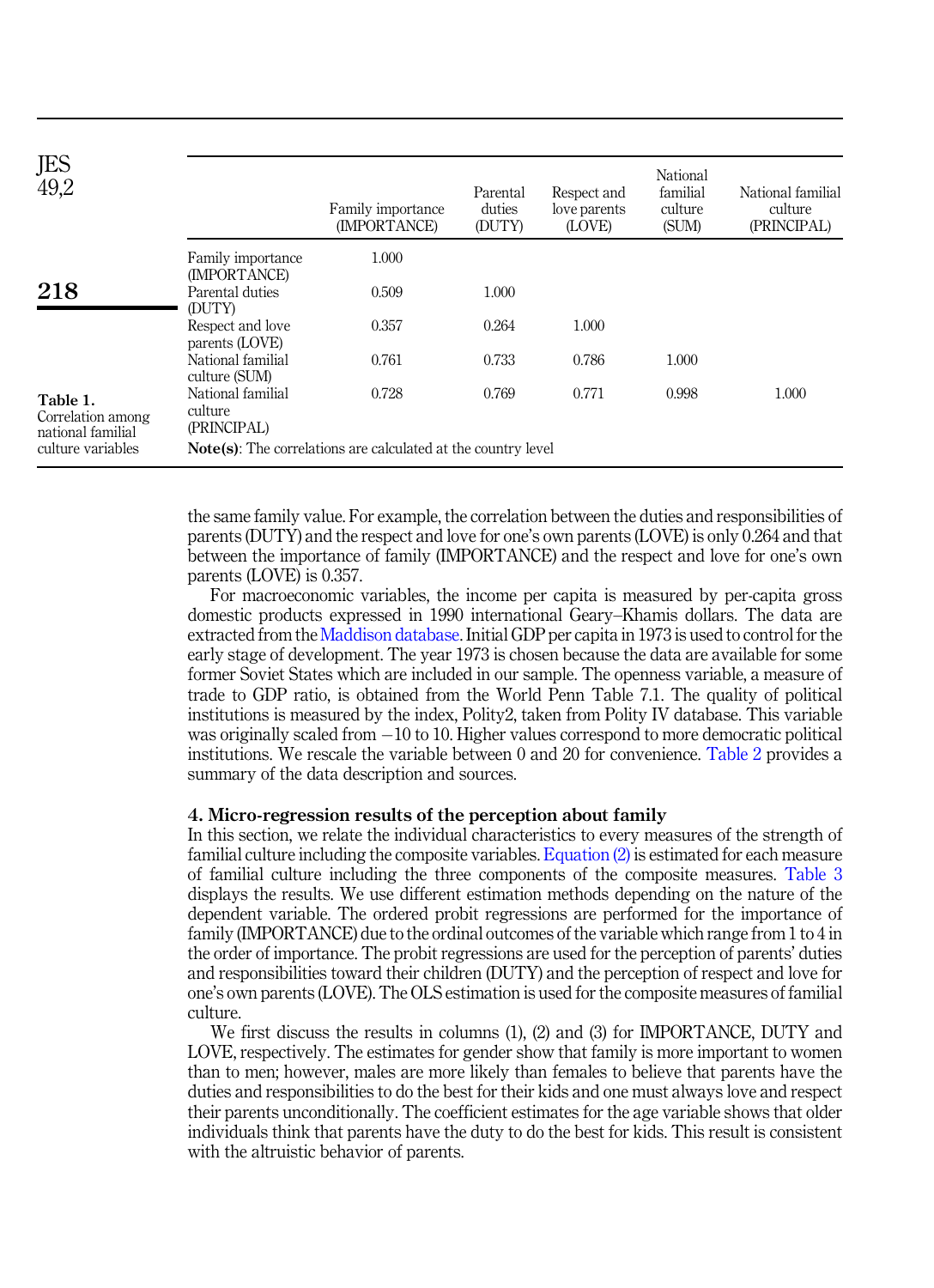<span id="page-7-0"></span>

| Variable                            | Description                                                     | Source                             | <b>Notes</b>                                                                                                                                                                                                            | Culture and                                 |
|-------------------------------------|-----------------------------------------------------------------|------------------------------------|-------------------------------------------------------------------------------------------------------------------------------------------------------------------------------------------------------------------------|---------------------------------------------|
| Family importance<br>(IMPORTANCE)   | Scale from 1 (not<br>important at all) to 4<br>(very important) | WVS and<br><b>EVS</b>              | For each of the following aspects,<br>indicate how important it is in your life.<br>Would you say it is: Family?                                                                                                        | income across<br>countries                  |
| Parental duties<br>(DUTY)           | Binary variable $(A = 1)$ ;<br>$B = 0$                          | WVS and<br><b>EVS</b>              | Which of the following statements best<br>describes your views about parents'<br>responsibilities to their children?<br>A. Parents' duty is to do their best for<br>their children even at the expense of               | 219                                         |
|                                     |                                                                 |                                    | their own well-being<br>B. Parents have a life of their own and<br>should not be asked to sacrifice their<br>own well-being for the sake of their<br>children                                                           |                                             |
| Respect and love<br>parents (LOVE)  | Binary variable $(A = 1)$ ;<br>$B = 0$                          | WVS and<br><b>EVS</b>              | With which of these two statements do<br>you tend to agree?<br>A. Regardless of what the qualities and<br>faults of one's parents, one must always<br>love and respect them<br>B. One does not have the duty to respect |                                             |
|                                     |                                                                 |                                    | and love parents who have not earned it<br>by their behavior and attitudes                                                                                                                                              |                                             |
| Per-capita GDP<br>(GDPP)            | 1990 international<br>Geary-Khamis dollars                      | <b>The</b><br>Maddison<br>database | Per-capita GDP in 1973 is used as the<br>initial level of development. The log<br>form is used in the regressions                                                                                                       |                                             |
| Openness (OPEN)                     | Trade to GDP ratio                                              | World Penn                         |                                                                                                                                                                                                                         |                                             |
| Political institutions<br>(POLITY2) | Scale from 0 to 20                                              | Table 7.1<br>Polity IV<br>database | The score ranges from 0 (autocracies) to<br>20 (democracies)                                                                                                                                                            | Table 2.<br>Data description and<br>sources |

The coefficient for income is positive and significant at the 1% level, suggesting that richer people value family more importantly. The result is consistent with [Becker \(1993\)](#page-13-18) and [Becker](#page-13-19) et al. [\(1977\)](#page-13-19) who argue that wealthier individuals are more likely to stay in the marriage than poorer ones because the gains from marriage are much greater for richer couples. However, the negative coefficients for income in the DUTY and LOVE regressions indicate that richer people feel less obligated to do the best for their children or less likely to have unconditional love for their parents.

The employment status is divided into three groups – the employed, the unemployed and the inactive – which includes the retirees, housewives and students. The unemployed is included as the reference group. The coefficient for the employed is negative while that for the inactive is positive. The results suggest that family is less important for the employed than the unemployed. This evidence is consistent with that found in [Bentolila and Ichino \(2008\)](#page-13-10) for the Mediterranean societies where the unemployed have depended more on family insurance to mitigate the consequences of unemployment shocks.

For the marital status, the reference group is represented by those who are divorced, separated and widowed. The results show that married individuals view family more important than the divorced. The result is consistent with the welfare maximizing behavior (see [Becker, 1993](#page-13-18)). However, it is interesting that single individuals are less likely than the divorced to view family as very important. The results from the DUTY and LOVE regressions are intuitive. Married individuals are more likely than the divorced group to think that one should have unconditional love for their parents or one should do the best for their kids. Similarly, the single are also more likely than the divorced to think so.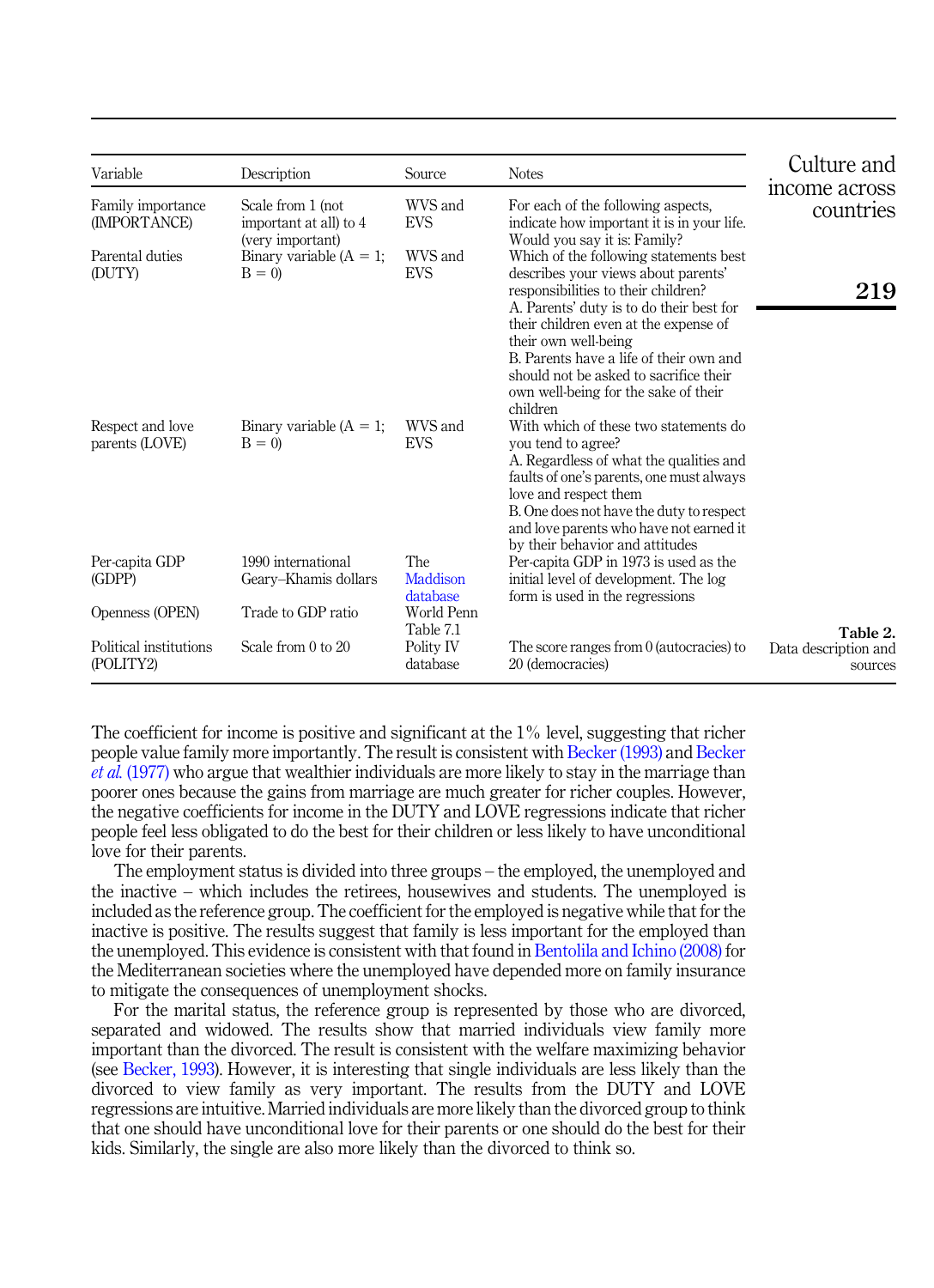<span id="page-8-0"></span>

| JES  |                                                                                                                                                                                                                                     |                       |               | Dependent variable |                   |                   |
|------|-------------------------------------------------------------------------------------------------------------------------------------------------------------------------------------------------------------------------------------|-----------------------|---------------|--------------------|-------------------|-------------------|
| 49,2 |                                                                                                                                                                                                                                     | <b>IMPORTANCE</b>     | <b>DUTY</b>   | LOVE               | PRINCIPAL         | <b>SUM</b>        |
|      | Estimation method<br>Explanatory var.                                                                                                                                                                                               | Ordered probit<br>(1) | Probit<br>(2) | Probit<br>(3)      | <b>OLS</b><br>(4) | <b>OLS</b><br>(5) |
|      | Constant                                                                                                                                                                                                                            | 2.766***              | $0.803***$    | 1.223***           | $0.056***$        | 5.533***          |
|      |                                                                                                                                                                                                                                     | (0.026)               | (0.024)       | (0.025)            | (0.020)           | (0.013)           |
| 220  | Male                                                                                                                                                                                                                                | $-0.189***$           | $0.025***$    | $0.018**$          | $-0.037***$       | $-0.030***$       |
|      |                                                                                                                                                                                                                                     | (0.008)               | (0.008)       | (0.008)            | (0.007)           | (0.004)           |
|      | Age                                                                                                                                                                                                                                 | $-0.004***$           | $0.002***$    | $-0.001$           | $-0.001**$        | $-0.001***$       |
|      |                                                                                                                                                                                                                                     | (0.001)               | (0.000)       | (0.001)            | (0.000)           | (0.000)           |
|      | Income                                                                                                                                                                                                                              | $0.028***$            | $-0.009***$   | $-0.042***$        | $-0.013***$       | $-0.007***$       |
|      |                                                                                                                                                                                                                                     | (0.002)               | (0.002)       | (0.002)            | (0.001)           | (0.001)           |
|      | Education                                                                                                                                                                                                                           | $0.008***$            | $-0.040***$   | $-0.039***$        | $-0.032***$       | $-0.021***$       |
|      |                                                                                                                                                                                                                                     | (0.002)               | (0.002)       | (0.002)            | (0.001)           | (0.001)           |
|      | Employed                                                                                                                                                                                                                            | $-0.054***$           | $-0.027*$     | $-0.060***$        | $-0.034***$       | $-0.021***$       |
|      |                                                                                                                                                                                                                                     | (0.013)               | (0.014)       | (0.015)            | (0.011)           | (0.008)           |
|      | Inactive                                                                                                                                                                                                                            | 0.015                 | $0.081***$    | $0.064***$         | $0.064***$        | $0.042***$        |
|      |                                                                                                                                                                                                                                     | (0.014)               | (0.015)       | (0.015)            | (0.012)           | (0.008)           |
|      | Married                                                                                                                                                                                                                             | $0.409***$            | $0.163***$    | $0.200***$         | $0.290***$        | $0.201***$        |
|      |                                                                                                                                                                                                                                     | (0.011)               | (0.013)       | (0.013)            | (0.011)           | (0.007)           |
|      | Single                                                                                                                                                                                                                              | $-0.067***$           | 0.011         | $0.043***$         | 0.004             | $-0.001$          |
|      |                                                                                                                                                                                                                                     | (0.015)               | (0.016)       | (0.016)            | (0.014)           | (0.010)           |
|      | (Pseudo) $R^2$                                                                                                                                                                                                                      | 0.028                 | 0.012         | 0.018              | 0.025             | 0.025             |
|      | Observations                                                                                                                                                                                                                        | 216,775               | 139,012       | 147,555            | 136,438           | 136,438           |
|      | <b>Note(s)</b> : Income is a scale from 1 to 10 (highest income group). Education is a scale from 1 to 8 (finish<br>university). Employed is a binary variable equal to 1 if the individual is on full-time work, part-time work or |                       |               |                    |                   |                   |
|      | self-employed and zero otherwise; inactive is 1 for those who are retired, housewives and students and zero                                                                                                                         |                       |               |                    |                   |                   |

parenthesis; \*significant at  $10\%$ , \*\*significant at  $5\%$  and \*\*\*significant at  $1\%$ 

Table 3. Micro-regressions: National familial culture

> The results for both composite variables, PRINCIPAL and SUM are consistent. Women have stronger ties in the family than men. The strength of familial culture decreases with age, income or education. While family ties are stronger for the unemployed than the employed, they are stronger for the inactive than the unemployed. Family ties are stronger among the married individuals than those who are divorced, separated or widowed (reference group).

> otherwise; and unemployed is the base group. Married is also a binary variable equal to 1 if the individual is married or living together as married and zero otherwise; single refers to those who are single or never get married. The marital base group is divorced, separated and widowed. Robust standard errors are in

> Then, we compute the strength of familial culture at the country level by taking the mean residuals of these five regressions. Table 4 presents the summary statistics of the mean residual measures of national familial culture.

| National familial culture | Obs. | Mean     | Std. Dev. | Min      | Max   |
|---------------------------|------|----------|-----------|----------|-------|
| PRINCIPAL                 | 124  | $-0.031$ | 0.374     | $-0.975$ | 0.683 |
| <b>SUM</b>                | 124  | $-0.020$ | 0.247     | $-0.623$ | 0.455 |
| <b>IMPORTANCE</b>         | 174  | $-0.008$ | 0.147     | $-0.601$ | 0.190 |
| DUTY                      | 124  | $-0.002$ | 0.204     | $-0.605$ | 0.374 |
| LOVE                      | 124  | $-0.019$ | 0.214     | $-0.858$ | 0.278 |

Table 4.

Summary statistics: residual national familial culture at the country level

Note(s): PRINCIPAL, SUM, IMPORTANCE, DUTY and LOVE are the mean residuals of the first principal component, the sum composite, the importance of family variable from orbit regression, the importance of family variable from OLS regression, the parents' duties and responsibilities variable and the respect and love for one's parents, respectively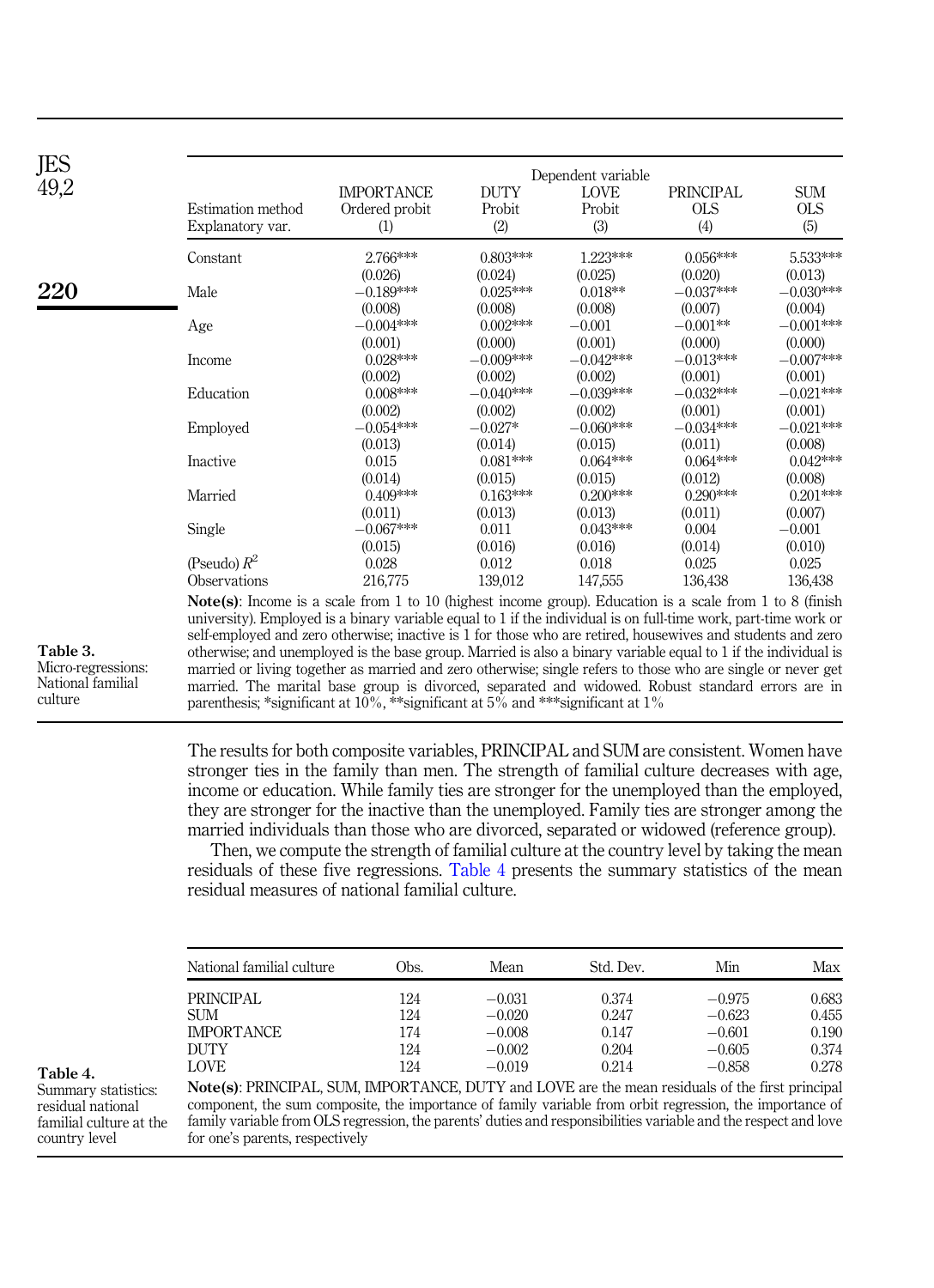#### <span id="page-9-0"></span>5. The strength of national familial culture and income across countries

This section presents the macroeconomic impact of national familial culture on income per capita. First, we present the results without any controls except for the initial development. The dependent variable is the log of real GDP per person. The 1973 per-capita income, LGDPP73, is included to control for the initial level of development which may also codetermine the current strength of national familial culture and current economic performance. We test the two composite measures of family ties, columns (1) for PRINCIPAL and (2) for SUM; then, we test each of three variables that measure the perceptions about family and the ties within the family, columns (3) for IMPORTANCE, (4) for DUTY and (5) for LOVE; and finally the three variables are included in the same regression.

Table 5 presents the association between various measures of national familial culture and income. Overall, the results show that the strength of national familial culture is negatively associated with income. The coefficients of PRINCIPAL and LOVE are negative and statistically significant at the 10% and 1% level, respectively. An increase in family ties (PRINCIPAL) by one standard deviation is estimated to cause income per person to drop by about 8%. The magnitude is really significant and that for LOVE is even greater. The result for LOVE seems consistent with the proposition that the ties of children to their parents, which limit the youths' geographic mobility, have consequences on their income. This happens at the macro level as well.

Even if we are able to confirm a negative relationship between the strength of national familial culture and income across countries, the endogeneity problem at the macro level could be a concern. The causal effect of the strength of national familial culture on income can be asserted only if the two variables are not codetermined by a third factor. As discussed in the methodology, the literature has pointed to two main variables – globalization and political institutions – that may simultaneously influence income per person and the cultural traits.

|                           |                      |                       |                       | Dependent variable: Log of per-capita income (LGDPP) |                        |                        |
|---------------------------|----------------------|-----------------------|-----------------------|------------------------------------------------------|------------------------|------------------------|
| Explanatory var.          | (1)                  | (2)                   | (3)                   | $\left( 4\right)$                                    | (5)                    | (6)                    |
| Constant                  | $1.251**$<br>(0.511) | $1.185**$<br>(0.511)  | 1.582***<br>(0.465)   | $0.933*$<br>(0.541)                                  | 2.242***<br>(0.505)    | 2.237***<br>(0.517)    |
| LGDPP73                   | 0.892***<br>(0.052)  | $0.897***$<br>(0.052) | $0.910***$<br>(0.040) | $0.930***$<br>(0.048)                                | $0.840***$<br>(0.055)  | $0.851***$<br>(0.064)  |
| <b>PRINCIPAL</b>          | $-0.212*$<br>(0.122) |                       |                       |                                                      |                        |                        |
| <b>SUM</b>                |                      | $-0.274$<br>(0.183)   |                       |                                                      |                        |                        |
| <b>IMPORTANCE</b>         |                      |                       | 0.040<br>(0.211)      |                                                      |                        | 0.026<br>(0.278)       |
| <b>DUTY</b>               |                      |                       |                       | 0.201<br>(0.216)                                     |                        | 0.234<br>(0.245)       |
| <b>LOVE</b>               |                      |                       |                       |                                                      | $-0.913***$<br>(0.202) | $-0.931***$<br>(0.210) |
| Observation<br>Adj. $R^2$ | 120<br>0.741         | 120<br>0.741          | 168<br>0.693          | 120<br>0.735                                         | 120<br>0.750           | 120<br>0.852           |

Note(s): The dependent variable is measured by the log of the per-capita GDP in 1990 international Geary– Khamis dollars. Per-capita GDP in 1973 (LGDPP73) is used as the initial level of income. PRINCIPAL is the county-level mean OLS residuals of the strength of national familial culture – the first principal component. SUM is the county-level mean OLS residuals of the strength of national familial culture – the sum. IMPORTANCE is the country-level mean ordered probit residuals from the importance-of-family equation. DUTY is the country-level mean probit residuals of the duties-and-responsibilities-of-parents-and-children equation. LOVE is the country-level mean probit residuals of the respect-and-love-for-parents equation. The regressions control regional dummies which are statistically significant but not reported to save space. Robust standard errors are in parenthesis; \*significant at 10%, \*\*significant at 5% and \*\*\*significant at 1%

Table 5. Macro-regressions: national familial

culture and income across countries

countries

Culture and income across

221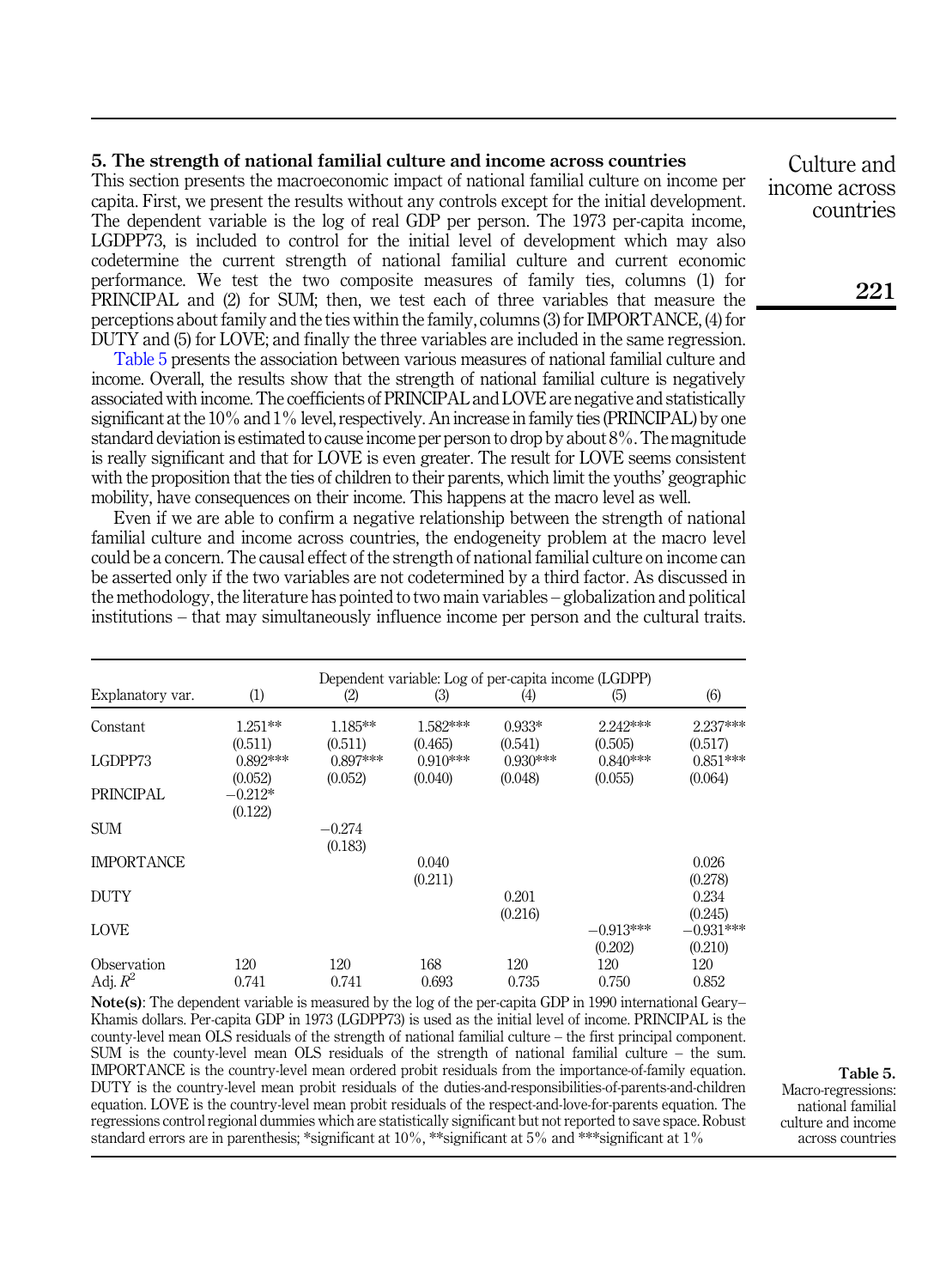Thus, both the level of openness (OPEN) and democracy (POLITY2) are controlled for in the regressions.

Table 6 displays the results. The results provide stronger evidence for the negative impact of national familial culture on income. The estimates for both PRINCIPAL, SUM and LOVE are negative and statistically significant. From the results across all three different measures of perceived family ties, LOVE – the measure of perception that one should have unconditional love for their parents –has a dominant impact on the level of income, which still is consistent with our earlier result.

As for the controls, the initial income per capita measured by the real GDP per capita in 1973 is positive and statistically significant at the 1% level throughout the regressions. The results are consistent with the literature of economic growth ([Algan and Cahuc, 2010\)](#page-13-2). Without the controls of several other characteristics, the results do not provide evidence of conditional convergence but possibly suggest that countries with higher level of income in the past could manage to accumulate higher capital and raise labor efficiency to stay ahead today. Next, the political institutions carry a significant positive sign. This indicates that highly democratic institutions are beneficial for economic development. Finally, the globalization variable is positive in all regressions but only statistically significant in one of them.

One may argue that the reverse causality could be present at the macro level as well. To further address the concern, the dependent variable (real GDP per capita) is replaced by its lead from one to four years. We also use a 5-year average and 10-year average of real GDP per capita. The regressions are run for the composite measure of national familial culture and its individual components. The results presented in [Table 7](#page-11-0) are still consistent, qualitatively and

| (6)<br>2.661***<br>(0.514) |
|----------------------------|
|                            |
|                            |
| $0.744***$<br>(0.068)      |
| 0.001<br>(0.001)           |
| $0.023***$                 |
| (0.008)                    |
|                            |
| $-0.073$                   |
| (0.312)<br>0.146           |
| (0.247)<br>$-0.945***$     |
| (0.211)<br>115<br>0.864    |
|                            |

Note(s): The dependent variable is measured by the log of the per-capita GDP in 1990 International Geary– Khamis dollars. Per-capita GDP in 1973 (LGDPP73) is used as the initial level of income. PRINCIPAL is the county-level mean OLS residuals of the strength of national familial culture – the first principal component. SUM is the county-level mean OLS residuals of the strength of national familial culture – the sum. IMPORTANCE is the country-level mean ordered probit residuals from the importance-of-family equation. DUTY is the country-level mean probit residuals of the duties-and-responsibilities-of-parents-and-children equation. LOVE is the country-level mean probit residuals of the respect-and-love-for-parents equation. The regressions control regional dummies which are statistically significant but not reported to save space. Robust standard errors are in parenthesis; \*significant at 10%, \*\*significant at 5% and \*\*\* significant at 1%

222

**IES** 492

Table 6.

Macro-regressions: controlling political institutions and trade openness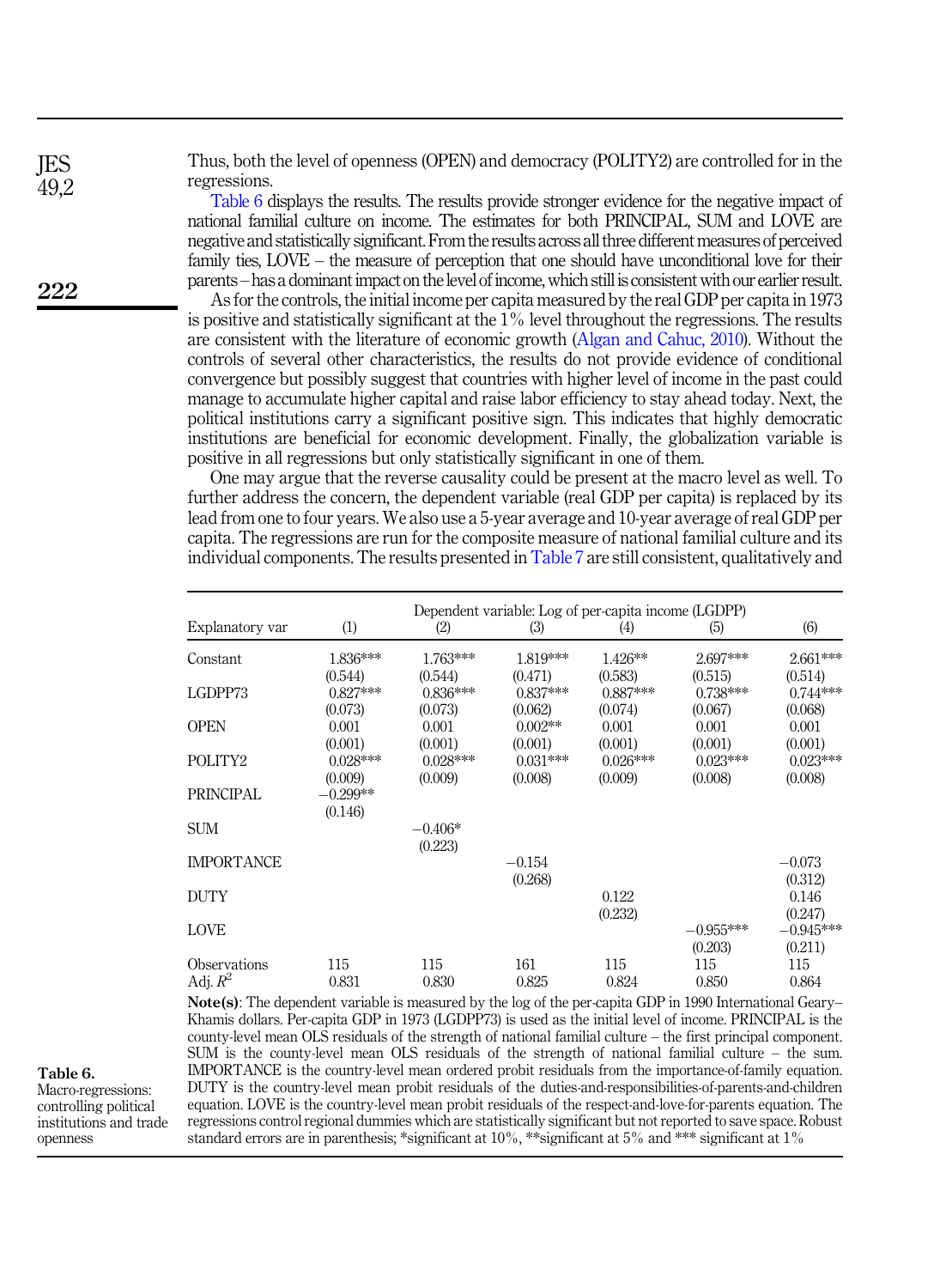<span id="page-11-0"></span>

|                                                                                                                                                                                                                                                                                                                                                                                                                                                                                                                                                                                                                                                                                                                                                                                                                                                                                                                                                                                                          |                      |              |                     |             |                     | Dependent variable |                     |             |            |             |            |                              |
|----------------------------------------------------------------------------------------------------------------------------------------------------------------------------------------------------------------------------------------------------------------------------------------------------------------------------------------------------------------------------------------------------------------------------------------------------------------------------------------------------------------------------------------------------------------------------------------------------------------------------------------------------------------------------------------------------------------------------------------------------------------------------------------------------------------------------------------------------------------------------------------------------------------------------------------------------------------------------------------------------------|----------------------|--------------|---------------------|-------------|---------------------|--------------------|---------------------|-------------|------------|-------------|------------|------------------------------|
| Explanatory var.                                                                                                                                                                                                                                                                                                                                                                                                                                                                                                                                                                                                                                                                                                                                                                                                                                                                                                                                                                                         | $\text{LGDPP}_{t+1}$ |              | $\text{LGDP}_{t+2}$ |             | $\text{LGDP}_{t+3}$ |                    | $\text{LGDP}_{t+4}$ |             | LGDPP5     |             | LGDPP10    |                              |
| Constant                                                                                                                                                                                                                                                                                                                                                                                                                                                                                                                                                                                                                                                                                                                                                                                                                                                                                                                                                                                                 | $1.907***$           | 2.765***     | $2.115***$          | 2.957***    | 2.361***            | $3.153***$         | $2.487***$          | 3.196***    | 1.801 ***  | 2.667****   | $1.830***$ | 2.595 ****                   |
|                                                                                                                                                                                                                                                                                                                                                                                                                                                                                                                                                                                                                                                                                                                                                                                                                                                                                                                                                                                                          | (0.533)              | (0.508)      | (0.545)             | (0.515)     | (0.546)             | (0.518)            | (0.537)             | (0.507)     | (0.526)    | (0.503)     | (0.507)    | (0.485)                      |
| LGDPP73                                                                                                                                                                                                                                                                                                                                                                                                                                                                                                                                                                                                                                                                                                                                                                                                                                                                                                                                                                                                  | $0.836***$           | 0.748***     | $0.814***$          | $0.727***$  | $0.784***$          | $0.702***$         | $0.775***$          | $0.701***$  | 0.843****  | $0.755***$  | 0.841 ***  | 0.763****                    |
|                                                                                                                                                                                                                                                                                                                                                                                                                                                                                                                                                                                                                                                                                                                                                                                                                                                                                                                                                                                                          | (0.070)              | (0.065)      | (0.071)             | (0.065)     | (0.071)             | (0.065)            | (0.069)             | (0.064)     | (0.070)    | (0.065)     | (0.067)    | (0.062)                      |
| <b>OPEN</b>                                                                                                                                                                                                                                                                                                                                                                                                                                                                                                                                                                                                                                                                                                                                                                                                                                                                                                                                                                                              | $0.001\,$            | $0.001\,$    | 0.001               | $0.001\,$   | 0.001               | 0.001              | $0.001\,$           | 0.001       | 0.001      | 0.001       | 0.001      | 0.001                        |
|                                                                                                                                                                                                                                                                                                                                                                                                                                                                                                                                                                                                                                                                                                                                                                                                                                                                                                                                                                                                          | (0.001)              | (0.001)      | (0.001)             | (0.001)     | (0.001)             | (0.001)            | (0.001)             | (0.001)     | (0.001)    | (0.001)     | (0.001)    | (0.001)                      |
| POLITY <sub>2</sub>                                                                                                                                                                                                                                                                                                                                                                                                                                                                                                                                                                                                                                                                                                                                                                                                                                                                                                                                                                                      | $0.022***$           | $0.017***$   | $0.022***$          | $0.018***$  | $0.024***$          | $0.020***$         | $0.022***$          | $0.019***$  | $0.022***$ | $0.017***$  | $0.021***$ | $0.016***$                   |
|                                                                                                                                                                                                                                                                                                                                                                                                                                                                                                                                                                                                                                                                                                                                                                                                                                                                                                                                                                                                          | (0.008)              | (0.008)      | (0.008)             | (0.008)     | (0.008)             | (0.008)            | (0.008)             | (0.008)     | (0.009)    | (0.008)     | (0.008)    | (0.007)                      |
| PRINCIPAL                                                                                                                                                                                                                                                                                                                                                                                                                                                                                                                                                                                                                                                                                                                                                                                                                                                                                                                                                                                                | $-0.248*$            |              | $-0.265***$         |             | $-0.288***$         |                    | $-0.296***$         |             | $-0.226*$  |             | $-0.218*$  |                              |
|                                                                                                                                                                                                                                                                                                                                                                                                                                                                                                                                                                                                                                                                                                                                                                                                                                                                                                                                                                                                          | (0.130)              |              | (0.131)             |             | (0.129)             |                    | (0.123)             |             | (0.131)    |             | (0.126)    |                              |
| <b>IMPORTANCE</b>                                                                                                                                                                                                                                                                                                                                                                                                                                                                                                                                                                                                                                                                                                                                                                                                                                                                                                                                                                                        |                      | 0.016        |                     | $-0.06$     |                     | $-0.118$           |                     | $-0.168$    |            | 0.056       |            | 0.032                        |
|                                                                                                                                                                                                                                                                                                                                                                                                                                                                                                                                                                                                                                                                                                                                                                                                                                                                                                                                                                                                          |                      | (0.306)      |                     | (0.315)     |                     | (0.316)            |                     | (0.316)     |            | (0.302)     |            | (0.292)                      |
| <b>NLIN</b>                                                                                                                                                                                                                                                                                                                                                                                                                                                                                                                                                                                                                                                                                                                                                                                                                                                                                                                                                                                              |                      | 0.149        |                     | 0.168       |                     | 0.146              |                     | 0.122       |            | 0.155       |            | 0.125                        |
|                                                                                                                                                                                                                                                                                                                                                                                                                                                                                                                                                                                                                                                                                                                                                                                                                                                                                                                                                                                                          |                      | (0.243)      |                     | (0.238)     |                     | (0.239)            |                     | (0.236)     |            | (0.237)     |            | (0.227)                      |
| LOVE                                                                                                                                                                                                                                                                                                                                                                                                                                                                                                                                                                                                                                                                                                                                                                                                                                                                                                                                                                                                     |                      | $-0.890$ *** |                     | $-0.896***$ |                     | $-0.881***$        |                     | $-0.826***$ |            | $-0.873***$ |            | $-0.789***$                  |
|                                                                                                                                                                                                                                                                                                                                                                                                                                                                                                                                                                                                                                                                                                                                                                                                                                                                                                                                                                                                          |                      | (0.202)      |                     | (0.206)     |                     | (0.209)            |                     | (0.206)     |            | (0.199)     |            | (0.185)                      |
| Observations                                                                                                                                                                                                                                                                                                                                                                                                                                                                                                                                                                                                                                                                                                                                                                                                                                                                                                                                                                                             | 115                  | 115          | 115                 | 115         | 115                 | 115                | 115                 | 115         | 115        | 115         | 115        | 115                          |
| Adj. $\mathbb{R}^2$                                                                                                                                                                                                                                                                                                                                                                                                                                                                                                                                                                                                                                                                                                                                                                                                                                                                                                                                                                                      | 0.84                 | 0.856        | 0.838               | 0.854       | 0.837               | 0.851              | 0.84                | 0.852       | 0.844      | 0.86        | 0.858      | 0.871                        |
| Note (s): The dependent variable is measured by the log of the per-capita GDP in 1990 International Geary-Khamis dollars. Per-capita GDP in 1973 (LGDPP73) is used as<br>the initial level of income. PRINCIPAL is the county-level mean OLS residuals of the strength of national familial culture – the first principal component. SUM is the<br>county-level mean OLS residuals of the strength of national familial culture – the sum. IMPORTANCE is the country-level mean ordered probit residuals from the<br>importance-of-family equation. DUTY is the country-level mean probit residuals of the duties-and-responsibilities-of-parents and-children equation. LOVE is the country-<br>level mean probit residuals of the respect and-love-for-parents equation. The regressions control regional dummies which are statistically significant but not reported to<br>save space. Robust standard errors are in parenthesis; *significant at 10%, **significant at 5% and ***significant at 1%. |                      |              |                     |             |                     |                    |                     |             |            |             |            |                              |
|                                                                                                                                                                                                                                                                                                                                                                                                                                                                                                                                                                                                                                                                                                                                                                                                                                                                                                                                                                                                          |                      |              |                     |             |                     |                    |                     |             |            |             |            |                              |
|                                                                                                                                                                                                                                                                                                                                                                                                                                                                                                                                                                                                                                                                                                                                                                                                                                                                                                                                                                                                          |                      |              |                     |             |                     |                    |                     |             |            |             |            |                              |
| Macro-regressions:<br>addressing reverse<br>causality at the                                                                                                                                                                                                                                                                                                                                                                                                                                                                                                                                                                                                                                                                                                                                                                                                                                                                                                                                             |                      |              |                     |             |                     |                    |                     |             |            |             |            | Culture and<br>income across |
| macro level                                                                                                                                                                                                                                                                                                                                                                                                                                                                                                                                                                                                                                                                                                                                                                                                                                                                                                                                                                                              |                      |              |                     |             |                     |                    |                     |             |            |             |            | countries                    |
| Table 7.                                                                                                                                                                                                                                                                                                                                                                                                                                                                                                                                                                                                                                                                                                                                                                                                                                                                                                                                                                                                 |                      |              |                     |             |                     |                    |                     |             |            |             | 223        |                              |

 $\frac{23}{2}$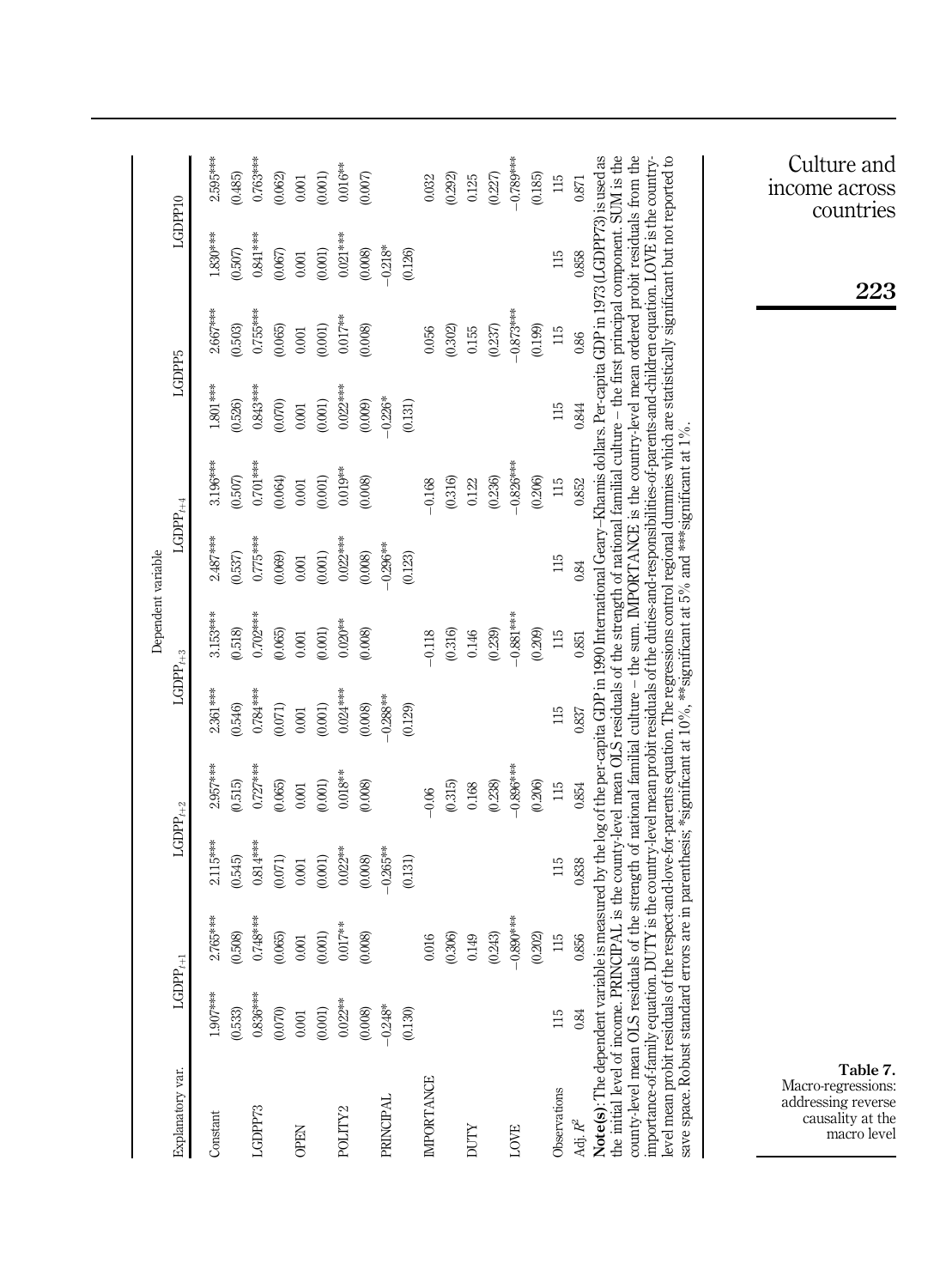quantitatively. The estimate for the composite variable indicates that a one standard deviation increase in the strength of family reduces real GDP per capital by about 8–11%.

#### <span id="page-12-2"></span>6. Conclusions

Whether the strength of national familial culture matters for income is the central question in this study. We employ a two-step methodology to evaluate the impact of national familial culture on economic performance across countries. First-step micro-regression results show that family is more important to female, richer, highly educated, unemployed and married individuals. Male, poorer, less educated and unemployed individuals are more likely to respect and love parents unconditionally. The same group is also more likely to think that parents must do what is in the best interest for their kids.

The results from the second step show that the strength of familial culture explains differences in income across countries. Countries with stronger family ties have lower income. This evidence suggests that the culture of family that exists in a society defines the types of institutions that persist in that society and matters for its overall macroeconomic development. The evidence is consistent across the composite measures of national familial culture and with various controls. These results are useful for policymakers who design public policies that accommodate the type of familial culture that persists in their society.

#### <span id="page-12-0"></span>**Notes**

- 1. Several other studies also examine the transmission of this cultural trait (trust) across generations (see [Alesina and La Ferrara, 2002;](#page-12-10) Guiso et al[., 2008](#page-13-20); [Lim and Morshed, 2019](#page-13-21); [Nunn and](#page-13-22) [Wantchekon, 2011](#page-13-22)).
- <span id="page-12-1"></span>2. In this paper, we use the terms – familial culture, family structure and family ties – interchangeably. Family structure or familial culture that constitutes more young adults living with their parents indicates a stronger tie within the family.
- <span id="page-12-6"></span>3. Details about the variables and the construction of the variable for the strength of familial culture are discussed in the data section.
- <span id="page-12-7"></span>4. The data for Sweden in 1999 appearing in both surveys are exactly the same; thus, those in WVS were removed before the merge.
- <span id="page-12-8"></span>5. The instruction and syntax to merge the two data sets can be downloaded from the EVS website at: [http://](http://www.europeanvaluesstudy.eu/evs/surveys/longitudinal-file-1981-2008/integratedvaluessurveys/) [www.europeanvaluesstudy.eu/evs/surveys/longitudinal-file-1981-2008/integratedvaluessurveys/](http://www.europeanvaluesstudy.eu/evs/surveys/longitudinal-file-1981-2008/integratedvaluessurveys/) (last accessed September 9, 2013).
- <span id="page-12-9"></span>6. We test the impact of familial culture on income by regressing [equation \(1\),](#page-4-2) and both SUM and PRINCIPAL represent the strength of family ties (SFT). They enter the regression one at a time. With their high correlation, we should expect similar results for both.

#### <span id="page-12-5"></span>References

- Acemoglu, D., Johnson, S. and Robinson, J.A. (2001), "The colonial origins of comparative development: an empirical investigation", American Economic Review, Vol. 91 No. 3, pp. 1369-1401.
- <span id="page-12-3"></span>Alesina, A. and Giuliano, P. (2010), "The power of the family", Journal of Economic Growth, Vol. 15, pp. 93-125.
- <span id="page-12-10"></span>Alesina, A. and La Ferrara, E. (2002), "Who trusts others?", Journal of Public Economics, Vol. 85 No. 2, pp. 207-234.
- <span id="page-12-4"></span>Alesina, A., Algan, Y., Cahuc, P. and Guiliano, P. (2015), "Family values and the regulation of labor", Journal of the European Economic Association, Vol. 13 No. 4, pp. 599-630.

**IES** 49,2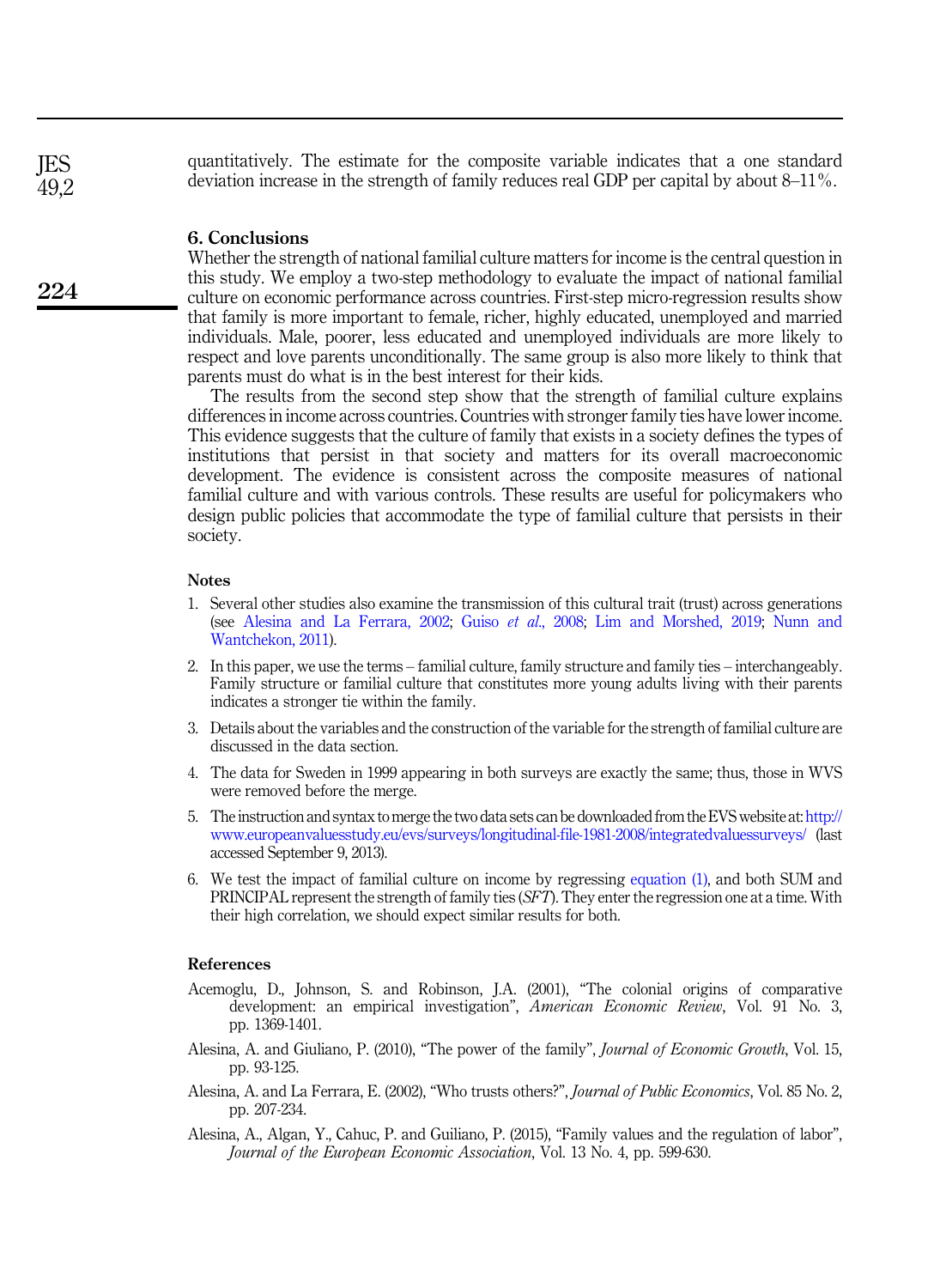<span id="page-13-2"></span>

|                       | Algan, Y. and Cahuc, P. (2010), "Inherited trust and growth", <i>American Economic Review</i> , Vol. 100 | Culture and   |
|-----------------------|----------------------------------------------------------------------------------------------------------|---------------|
| No. 5, pp. 2060-2092. |                                                                                                          | income across |

<span id="page-13-12"></span>Banfield, E.C. (1958), The Moral Basis of a Backward Society, The Free Press, New York.

- <span id="page-13-18"></span>Becker, G.S. (1993), "Nobel lecture: the economic way of looking at behavior", Journal of Political Economy, Vol. 101 No. 3, pp. 385-409.
- <span id="page-13-19"></span>Becker, G.S., Landes, E.M. and Michael, R.T. (1977), "An economic analysis of marital instability", Journal of Political Economy, Vol. 85 No. 6, pp. 1141-1187.
- <span id="page-13-10"></span>Bentolila, S. and Ichino, A. (2008), "Unemployment and consumption near and far away from the Mediterranean", Journal of Population Economics, Vol. 21, pp. 255-280.
- <span id="page-13-3"></span>Dearmon, J. and Grier, K. (2009), "Trust and development", *Journal of Economic Behavior and* Organization, Vol. 71, pp. 210-220.
- <span id="page-13-7"></span>Di Tella, R., MacCulloch, R.J. and Oswald, A.J. (2001), "Preferences over inflation and unemployment: evidence from surveys of happiness", *American Economic Review*, Vol. 91 No. 1, pp. 335-341.
- <span id="page-13-0"></span>European and World Values Surveys four-wave integrated data file, 1981-2004, v.20060423 (2006), Surveys Designed and Executed by the European Values Study Group and World Values Survey Association, File Producers: ASEP/JDS, Madrid, Spain and Tilburg University, Tilburg, the Netherlands. File distributors: ASEP/JDS and GESIS, Cologne, Germany.
- <span id="page-13-14"></span>Frankel, J.A. and Romer, D. (1999), "Does trade cause growth?", American Economic Review, Vol. 89, pp. 379-399.
- <span id="page-13-9"></span>Giuliano, P. (2007), "Living arrangements in Western Europe: does cultural origin matter?", *Journal of* the European Economic Association, Vol. 5, pp. 927-952.
- <span id="page-13-4"></span>Guiso, L., Sapienza, P. and Zingales, L. (2005), "Does culture affect economic outcomes?", *Journal of* Economic Perspectives, Vol. 20, pp. 23-48.
- <span id="page-13-20"></span>Guiso, L., Sapienza, P. and Zingales, L. (2008), "Alfred Marshall lecture: social capital as good culture", Journal of the European Economic Association, Vol. 6, pp. 295-320.
- <span id="page-13-15"></span>Holton, R. (2000), "Globalization's cultural consequences", American Academy of Political and Social Science, Vol. 570, pp. 140-152.
- <span id="page-13-5"></span>Knack, S. and Keefer, P. (1997), "Does social capital have an economic payoff? A cross-country investigation", Quarterly Journal of Economics, Vol. 112, pp. 1251-1288.
- <span id="page-13-21"></span>Lim, S. and Morshed, A.K.M.M. (2019), "Dynamics of immigrant assimilation: lessons from immigrants' trust", Journal of Economic studies, Vol. 46 No. 3, pp. 518-532.
- <span id="page-13-6"></span>Lim, S., Morshed, A.K.M.M. and Khun, C. (2018), "Trust and macroeconomic performance: a two-step approach", Economic Modelling, Vol. 68, pp. 293-305.
- <span id="page-13-16"></span>Machida, S. (2012), "Does globalization render people more ethnocentric? Globalization and people's views on cultures", American Journal of Economics and Sociology, Vol. 71, pp. 436-469.
- <span id="page-13-1"></span>Maddison database, available at: <http://www.ggdc.net/MADDISON/oriindex.htm>.
- <span id="page-13-22"></span>Nunn, N. and Wantchekon, L. (2011), "The slave trade and the origins of Mistrust in Africa", American Economic Review, Vol. 101 No. 7, pp. 3221-3252.
- <span id="page-13-17"></span>Przeworski, A., Alvarez, M.E., Cheibub, J.A. and Limongi, F. (2000), *Democracy and Development:* Political Institutions and the Well-Being of the World, 1950–1990, Cambridge University Press, Cambridge.
- <span id="page-13-8"></span>Reher, D.V. (1998), "Family ties in Western Europe: persistent contrasts", Population and Development Review, Vol. 24 No. 2, pp. 203-234.
- <span id="page-13-11"></span>Rosina, A. (2004), "Family formation and fertility in Italy: a cohort perspective", in Dalla Zuanna, G. and Micheli, G.A. (Eds), Strong Family and Low Fertility: A Paradox?, pp. 23-43.
- <span id="page-13-13"></span>Sachs, J.D. and Warner, A. (1995), "Economic reform and the process of global integration", Brookings Papers on Economic Activity, Vol. 26 No. 1, pp. 1-118.

225

Culture and

countries